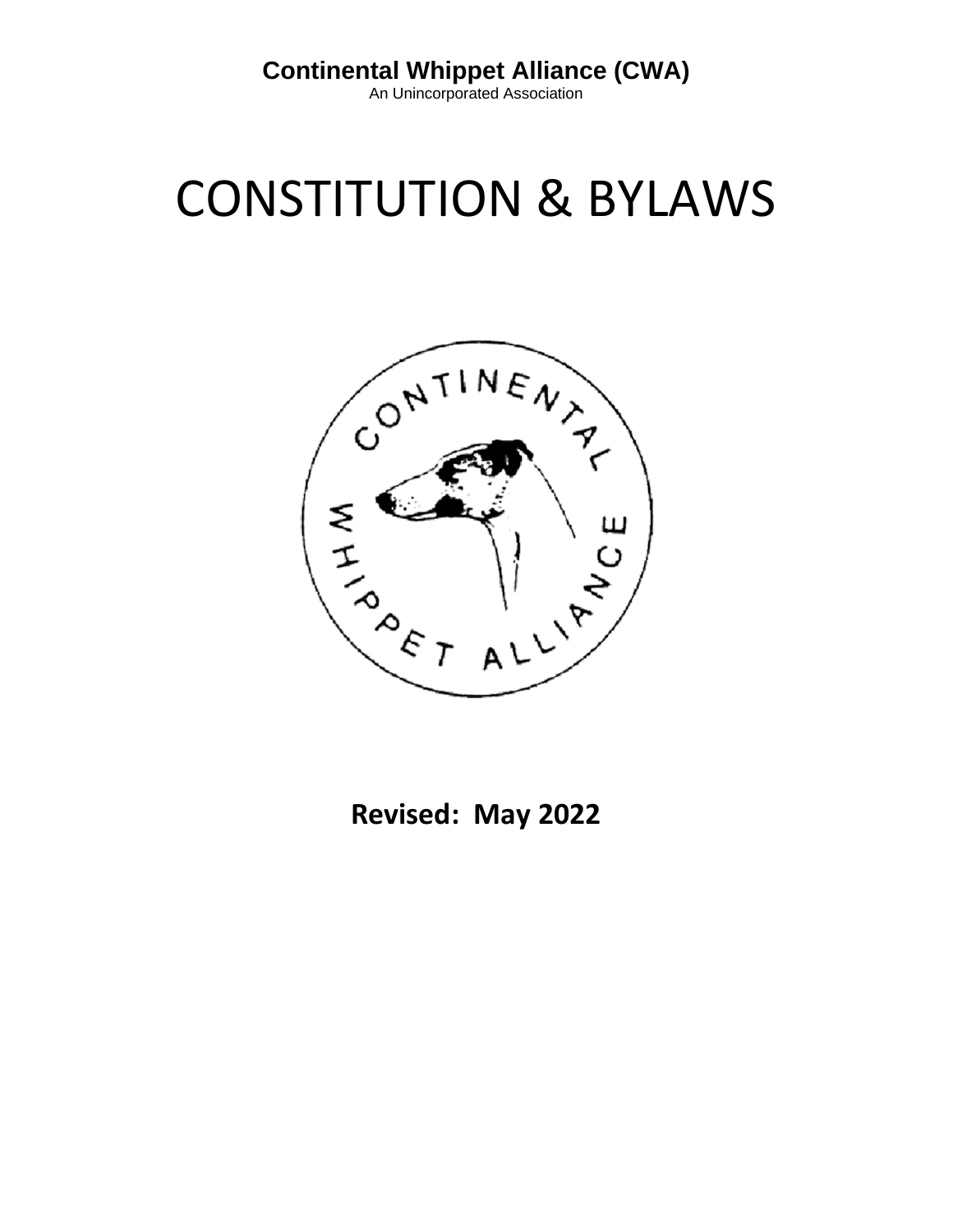An Unincorporated Association

## **CONSTITUTION**

## **ARTICLE I: Name and Objectives**

#### **SECTION 1**

The name of the organization is Continental Whippet Alliance.

#### **SECTION 2**

The objectives of the Alliance shall be:

- a. to unite Whippet fanciers with the common goal of promoting, protecting and preserving purebred Whippet racing
- b. to encourage and promote quality in the breeding and racing of Whippets and to do all that is possible to bring their natural instincts to perfection
- c. to urge members and breeders to accept the Whippet Standard of the Breed as approved by the American Kennel Club as the only standard of excellence for Whippets
- d. to do all in its power to protect and advance the interests of the Whippet by encouraging sportsmanlike competition at race meets and conformation competitions and by providing a friendly and enjoyable environment
- e. to provide a testing ground for Whippets to demonstrate they still have the instinct, desire and physical ability to do the athletic activity they were bred for, helping to maintain the Whippet as a healthy breed
- f. to issue rules, maintain records, determine fees and award titles to deserving Whippets

#### **SECTION 3**

The Alliance shall not be conducted or operated for profit and no part of any profits or remainder or residue from dues, fees or donations to the Alliance shall inure to the benefit of any member or Affiliated Club/Group.

#### **SECTION 4**

The members of the Alliance shall adopt and may from time to time revise the By‐Laws required to accomplish these objectives.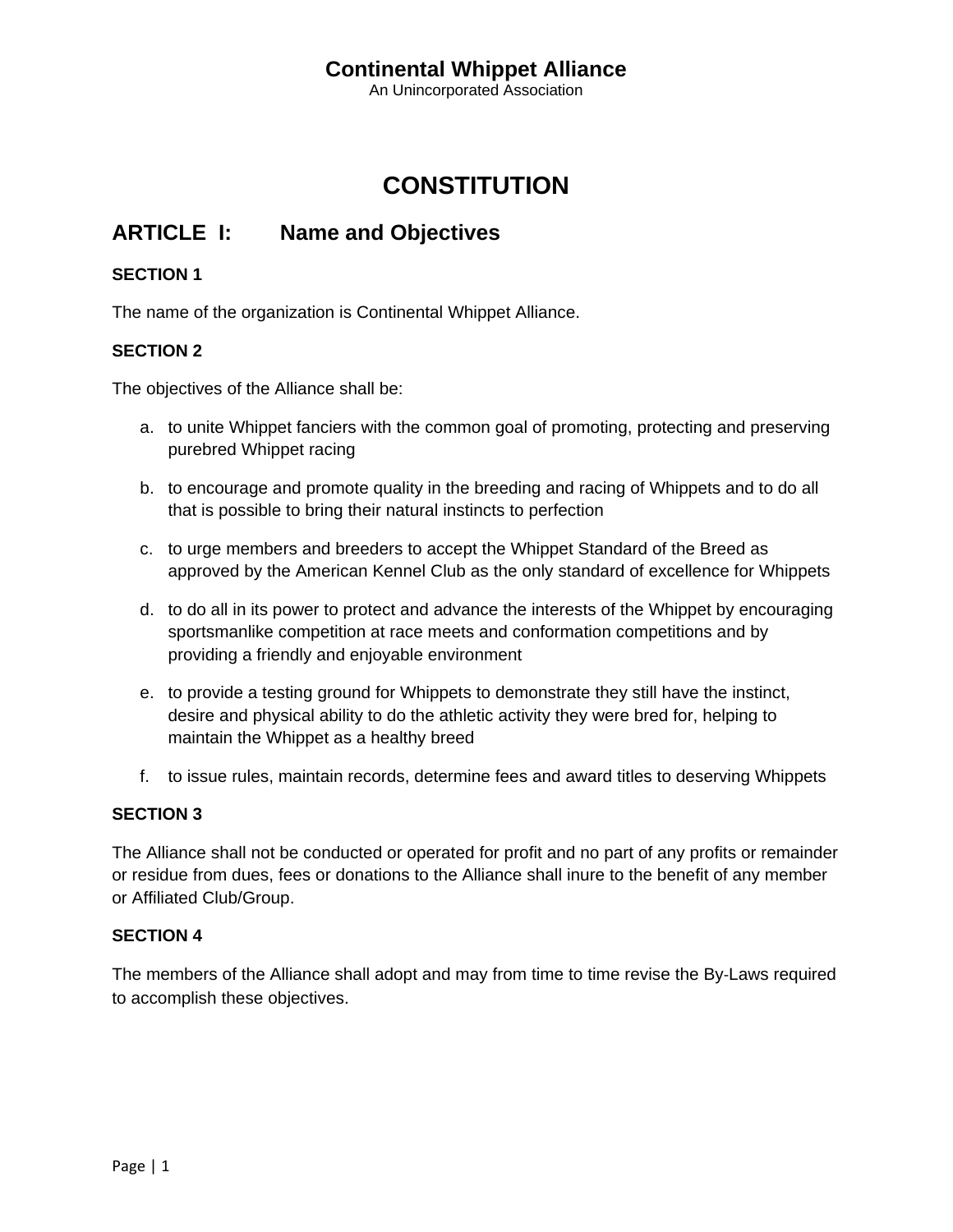An Unincorporated Association

## **BY-LAWS**

## **ARTICLE I: Membership**

#### **SECTION 1**

**Eligibility** 

There shall be one type of membership open to qualified Affiliated Clubs/Groups that subscribe to the objectives of the CWA Constitution.

#### **SECTION 2**

Dues

Annual membership dues shall be \$25.00 payable on or before January 1st. During the month of November, the Secretary shall mail each Affiliated Club/Group a statement of dues for the ensuing year

#### **SECTION 3**

#### Election to Membership

Applicants shall apply on a form as approved by the Board of Directors, and must sign a form which states that the applicants have read and agree to abide by the CWA Constitution, By-Laws and Rules. The application shall state the name, mailing address, phone number, and email address of all club officers, and shall indicate which two officers will serve on the CWA Board. The application must be endorsed by at least one affiliated CWA club. Both Board members of each endorsing club must sign the formal endorsement letter. The endorsement letter should indicate why the endorsing club thinks the new club will be an asset to CWA, and should also note what assistance the endorsing club will provide for the new club as needed.

Applications are filed with the Secretary who will mail a copy to each member of the Board of Directors. A favorable vote by a majority of the Board of Directors is required for approval to membership. Applicants who are rejected may not reapply for one year.

#### **SECTION 4**

#### Qualifications

An applicant for membership shall be an association, organization or club which has demonstrated its proficiency in conducting a race meeting. Applicants must agree to conduct a minimum of one CWA race meet and conformation competition each calendar year.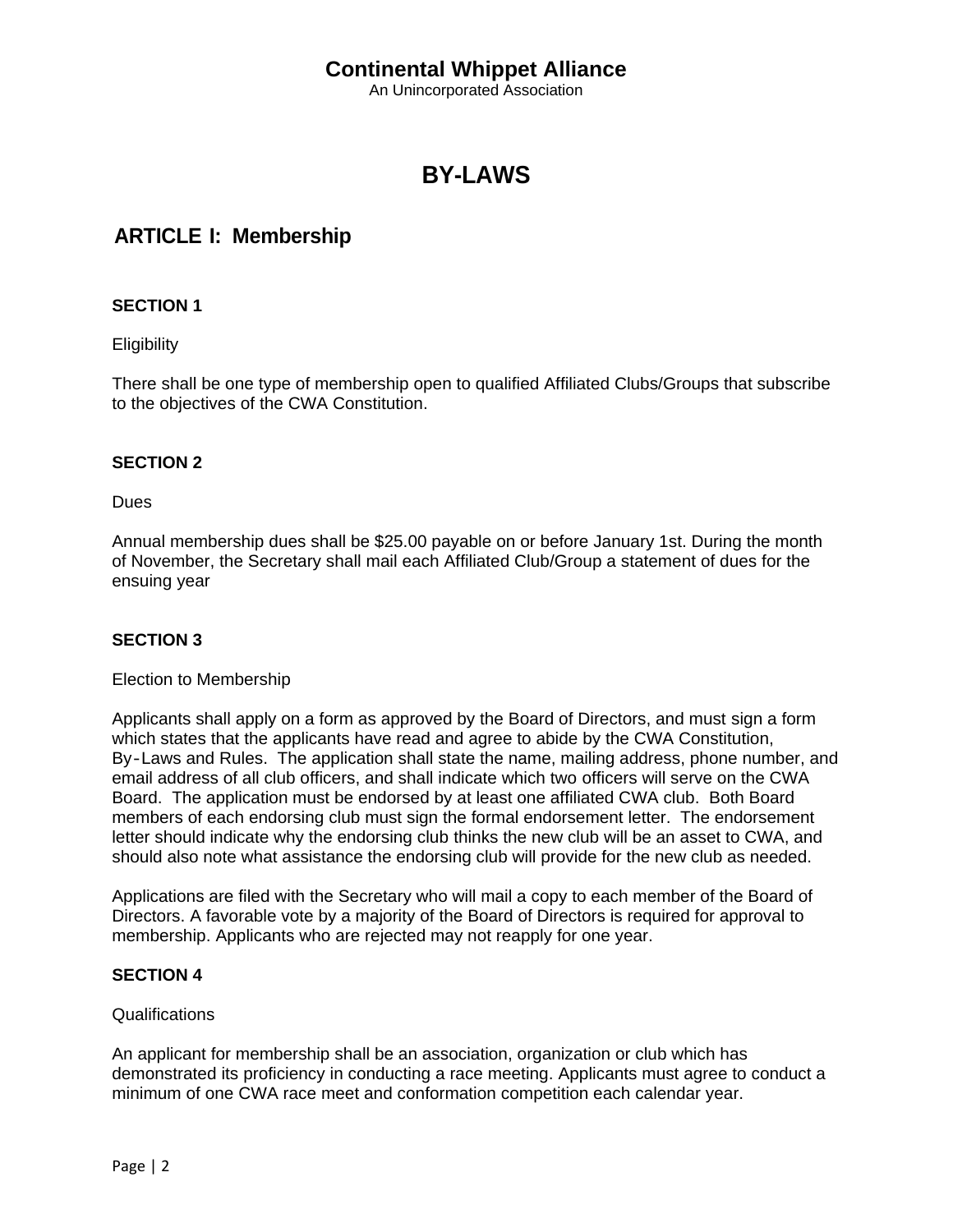An Unincorporated Association

#### **SECTION 5**

Termination of Membershjp

Memberships may be terminated:

- a. by resiqnation. Any Affiliated Club/Group may resign from the CWA upon written notice to the President; but no member may resign when in debt to the CWA. Annual dues and per capita fees are considered a debt.
- b. by lapsinq. A membership will be considered as lapsed and automatically terminated if such member's dues remain unpaid by April 1st. In no case may an Affiliated Club/Group vote whose dues are unpaid.
- c. by failure to conduct a minimum of one race meet and conformation competition each calendar year. Exceptions may be granted by the Board for circumstances out of the club's control such as natural events (flooding, drought, etc.), lack of entries, or health issues.
- d. by failure to provide race meet and conformation competition results within two weeks of said event.
- e. by expulsion. A membership may be terminated by expulsion as provided by Article V of these By‐Laws.

### **ARTICLE II: Directors and Officers**

#### **SECTION 1 - Board of Directors**

The Board of Directors shall be comprised of two representatives from each Affiliated Club/Group in good standing. Board members are appointed by Affiliated Clubs/Groups each January. Affiliated Clubs/Groups must notify the Secretary in writing giving the name, address and phone number of their designated Board member. General management of CWA affairs shall be entrusted to the Board of Directors, that serves without compensation.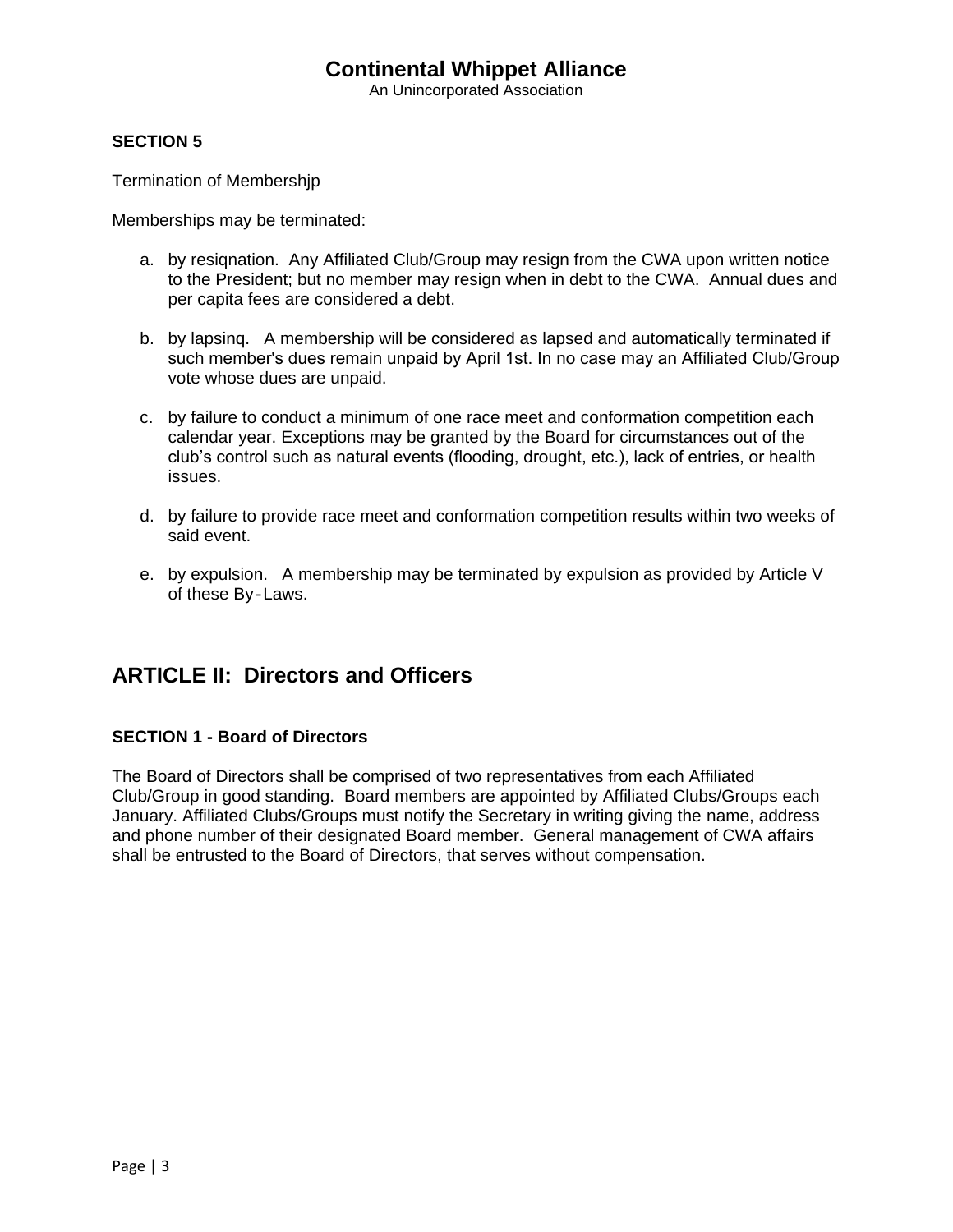An Unincorporated Association

#### **SECTION 2 - Officers**

Officers, consisting of the President, Vice‐President, Secretary, Treasurer and Registrar shall serve in their respective capacities, without compensation, for one year terms beginning March 1 (see Article III). Officers must be Board members.

- a. The President shall preside at all meetings and Board meetings and shall have the duties and powers normally appurtenant to the office of President in addition to those particularly specified in these By‐Laws. The President shall be the Chief Executive Officer and oversee the day‐to‐day affairs. The President approves the annual schedule of events.
- b. The Vice‐President shall have the duties and exercise the powers of the President in the case of absence or incapacity.
- c. The Secretary shall have charge of the correspondence, notify members of meetings, keep a record of all meetings of the CWA, maintain a membership roster, prepare, mail, receive, preserve and tally all ballots for elections, rule changes, by‐laws revisions, etc.
- d. The Treasurer will receive all moneys due or belonging to CWA, deposit same in name of CWA in bank account, render annual account of all moneys collected (i.e. membership dues, registration fees and per capita fees), and disbursed.
- e. The Registrar shall register all Whippets participating in the CWA program; issue CWA registration numbers to eligible Whippets, maintain and publish results of each race meet and conformation competition in the CWA Newsletter and issue titles to owners of Whippets that complete requirements as specified in the Rules.

#### **SECTION 3 - Vacancies**

Any vacancies occurring among the Officers will be filled until the next election by a majority vote of the Board of Directors, except that a vacancy in the office of President shall be filled automatically by the Vice‐President and the resulting vacancy in the office of Vice‐President shall be filled by the Board of Directors.

## **ARTICLE III: Fiscal Year, Meetings, Elections**

#### **SECTION 1 - Fiscal Year**

The CWA fiscal year shall begin on the first day of January and end on the 31st day of December.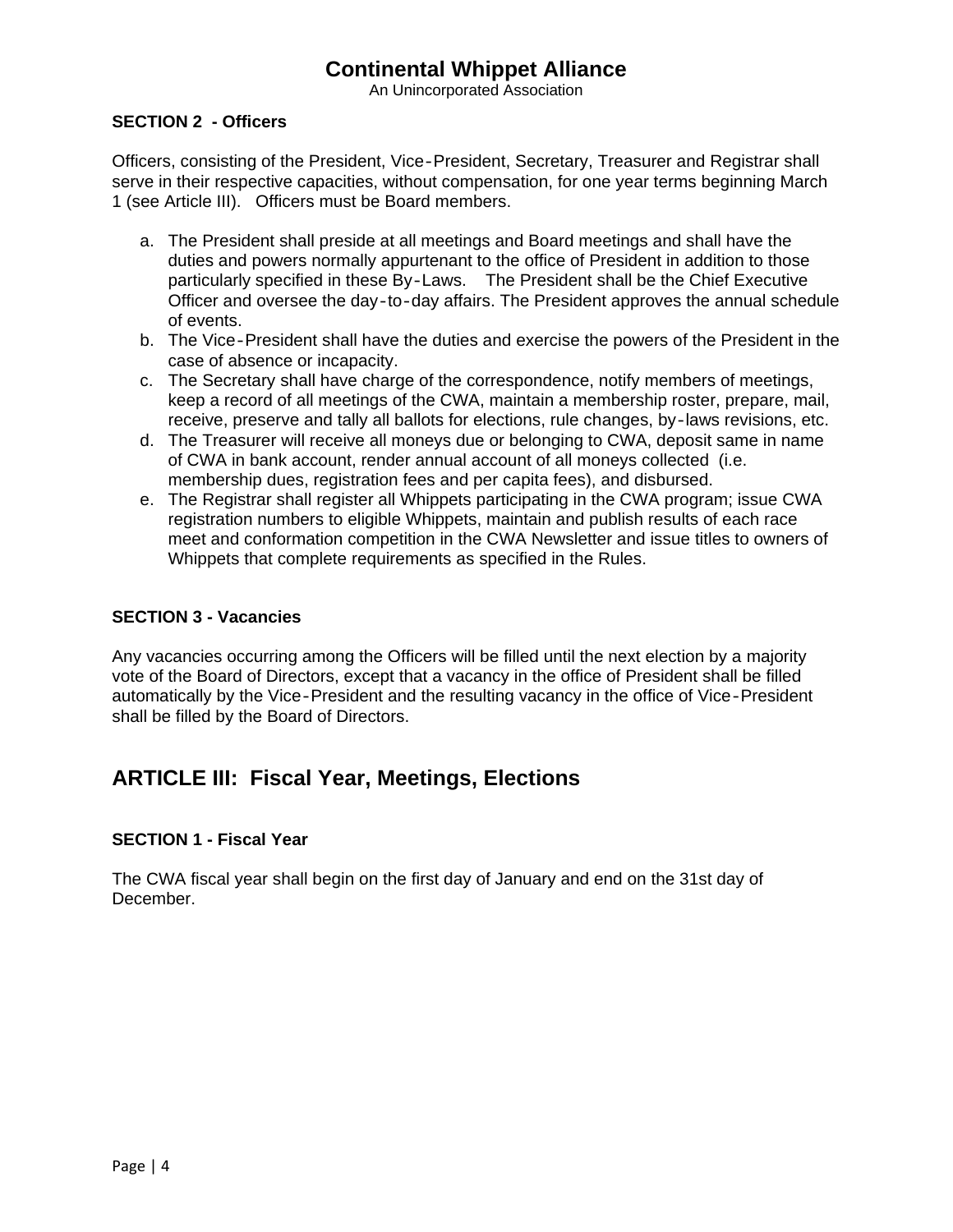An Unincorporated Association

#### **SECTION 2 - Meetings**

Due to the non‐profit nature of the CWA and lack of compensation of its Officers and Board of Directors, and the distances between members, live meetings will be kept to a minimum and called at the discretion of the President or majority of the Board of Directors. Meetings for the purpose of voting on pending matters may be held electronically, via email or in a chat room set up for the purpose, at the discretion of the President.

- a. Meeting Notices. In the event a meeting of the Board of Directors is called, the President will notify each Director by land mail, electronic mail, or phone at least ten (10) days prior to said meeting.
- b. Special Meetings. Special meetings may be called by a majority of the Board of Directors. Such meetings may be held electronically, either via email or in a chat room set up for the purpose.
- c. Conduct of Meetings. The President, Vice‐President or designated officer shall preside over meetings which shall be governed by Robertʹs Rules of Order. The President, Vice President, or a designated officer shall preside over electronic meetings, which shall be governed by Robert's Rules of Order to the extent possible.

#### **SECTION 3 - Elections**

Election of Officers will be held every year. The nominated candidate receiving the greatest number of votes from the Board of Directors for each office shall be declared elected.

#### **SECTION 4 - Ballots**

The Secretary will request nominations from the Board of Directors by January 1st of the election year. On or before February 1st the Secretary shall mail ballots to all Board members. Ballots must be returned by March 1st with results announced by the Secretary within two (2) weeks.

#### **SECTION 5**

The Board of Directors may conduct its business by mail, either electronic mail or land mail, through the Secretary.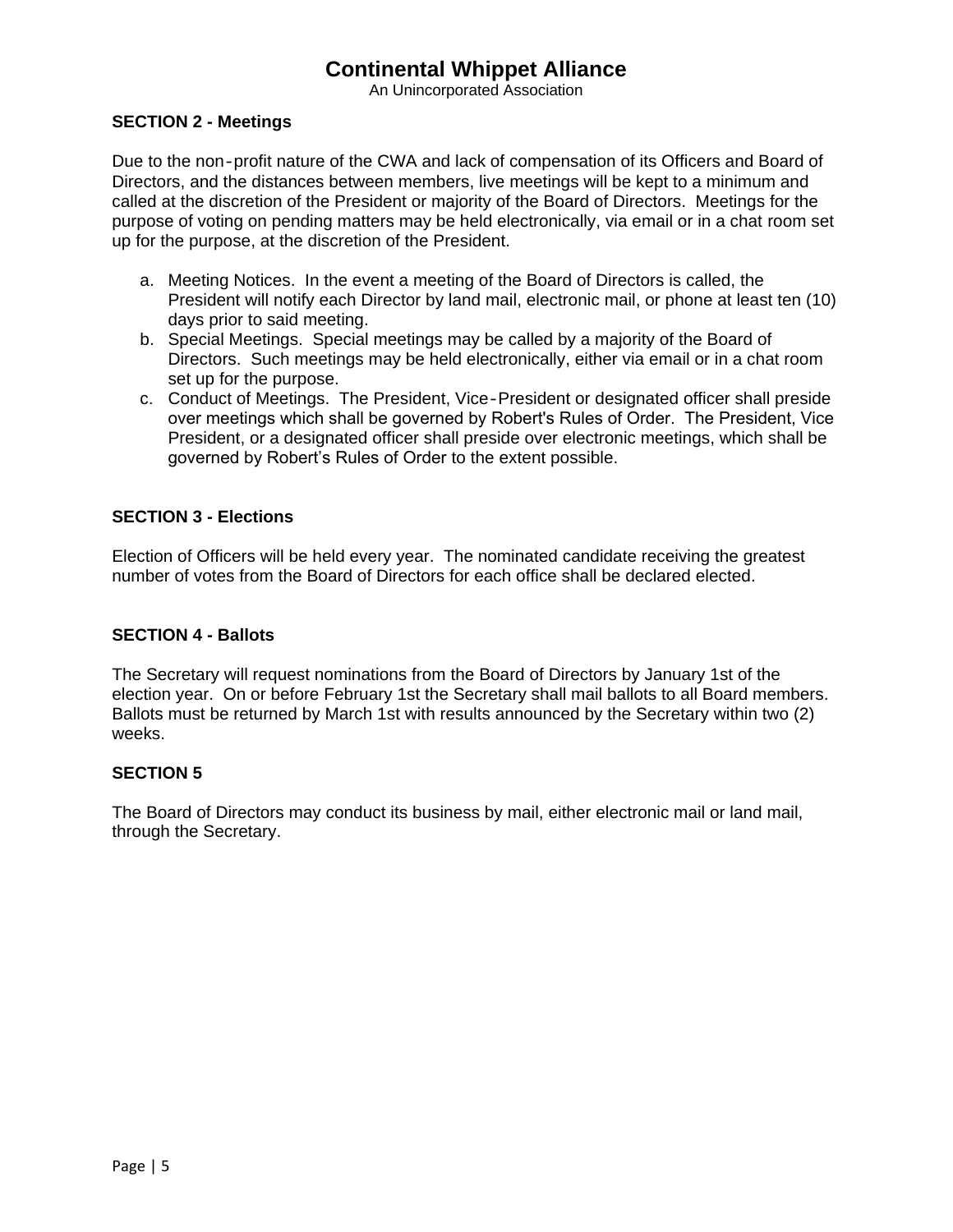An Unincorporated Association

## **ARTICLE IV: Committees**

#### **SECTION 1 – Registration Committee**

The Board of Directors will comprise the Registration Committee and will determine the criteria for registration in the CWA program. It is the responsibility of the Registrar to enforce said criteria and issue CWA registration numbers to Whippets eligible to compete in the CWA race program.

The Registration Committee shall have the absolute right to refuse or rescind CWA registration numbers of any dog or bitch for cause. "Cause" in this instance includes, but is not limited to, events such as permanent removal of a dog's registration number by the original registering body (not including incidents where registration is suspended for investigatory purposes and the registration is later upheld as correct), banning of the owner or breeder by AKC, CKC, or any other National Kennel Club or National Purebred Racing Association, or any other circumstance in which the dog's pedigree is discovered to be falsified or otherwise invalid.

#### **SECTION 2 – CWA Eligibility**

The minimum requirements for registration of Whippets are explained below.

#### **General Definitions:**

- 1. For the purposes of this section, "domestic" is defined as any whippet born in the USA or Canada. "Foreign born" is defined as any whippet born outside these two countries.
- 2. For the purposes of this section, the term "open straight racing champions" is defined as "a championship from any organization, in any country where racing is offered, which fails to inspect for all disqualifying faults as defined in the AKC Standard of the Whippet." Domestic organizations which fall under this rule include, but are not necessarily limited to, Whippet Racing Association (WRA), North American Whippet Racing Association (NAWRA), and Canadian American Racing Association (CARA).
- 3. For the purposes of this section, the term "competitive bench championship" is defined as a conformation championship which requires defeating other Whippets in competition to earn the title. The CWA Dual Purpose Champion (earned as defined in the CWA rules) counts as a competitive bench championship in pedigrees.

#### A. **DNA Profile Requirement**

1. Applicants must sign the Agreement to submit to DNA and/or drug testing if requested (at CWA expense). At their discretion, the Board of Directors may direct appropriate DNA and/or drug testing to be performed on any Whippet registered to race, or applying for registration, along with its parents. The President shall direct such testing. In the event the DNA test(s) confirms the pedigree is incorrect, the dog and all offspring shall be permanently banned from participating in CWA events. In the event the owner of said dog refuses to allow testing for any reason, the owner and his or her Whippets shall be permanently banned from participating in CWA events. All descendants of the banned Whippets shall be ineligible to compete or appear in pedigrees for four generations.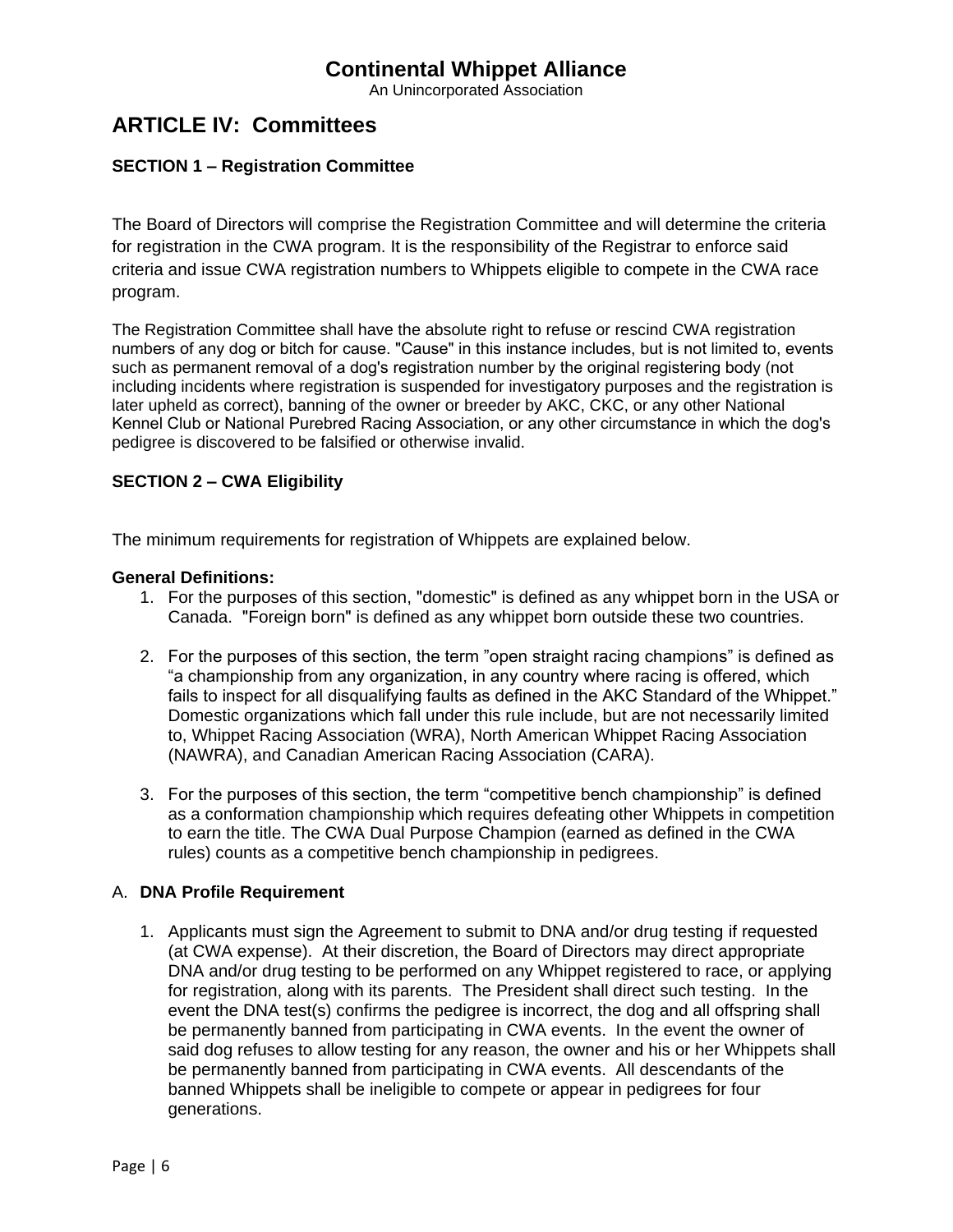An Unincorporated Association

- 2. Beginning **January 1, 2022**, all CWA registration applications must include proof of DNA profiles, as indicated below:
	- a. Any dog with a dog bred by Deborah and/or Maurice Bahm, or of the Debmar prefix, in the first two generations of the pedigree must provide proof of AKC DNA profile on the dog being registered and its parents.
	- b. Any dog born on or after January 1, 2022 with one or more open straight racing champions in a 4‐generation pedigree must provide proof of AKC DNA profile on the dog being registered and its parents.
	- c. Applications for all other dogs born on or after January 1, 2022 must provide a DNA profile on either the dog being registered or its parents.

#### **B. Other eligibility requirements for domestic Whippets**

- 1. Whippet must be individually registered by the AKC or CKC. ILP/PAL registered dogs are not eligible, nor are similar registrations from any country. Dogs with AKC conditional registration (any AKC registration number starting with the letter "Q") are not eligible, nor is any dog whose four‐generation pedigree contains a dog with a conditional registration. AKC limited registrations are acceptable.
- 2. If there is a foreign‐born ancestor within a domestic‐born Whippetʹs pedigree, the country of birth and original registration number must be provided. However, this information is only required for the ancestor closest to the applicant dog (e.g, for the sire but not the grandsire).
- 3. Must be free of disqualifying faults as defined in the AKC Whippet Standard. Spayed bitches and neutered males are eligible to compete. Adult monorchid males must be neutered. Monorchid puppies may run in puppy racing but are not eligible for the match.
- 4. A four‐generation pedigree must be submitted with the application, and must meet the standards defined below:
	- a. Any dog or owner barred by AKC, CKC or any other National Kennel Club or National Purebred Racing Association is ineligible. The current list of ineligible dogs/owners is indicated on the application.
	- b. For all dogs born after **August 1, 2022**:
		- 1. The pedigree may not contain more than five open straight racing champions (dogs with multiple appearances in a pedigree are only counted one time).
		- 2. The pedigree for every dog must contain at least four individual competitive bench champions (dogs with multiple appearances in a pedigree are only counted one time). At least one of the champions must be within the first three generations on one side of the pedigree.
	- c. For all dogs born after **January 1, 2030**:
		- 1. Open straight racing champions in the pedigree shall be restricted to not more than four individuals. (Dogs with multiple appearances in a pedigree are only counted one time)
		- 2. Bench champions in the pedigree will be increased to five individuals. (Dogs with multiple appearances in a pedigree are only counted one time)
- C. **Minimum eligibility requirements for foreign‐born Whippets:**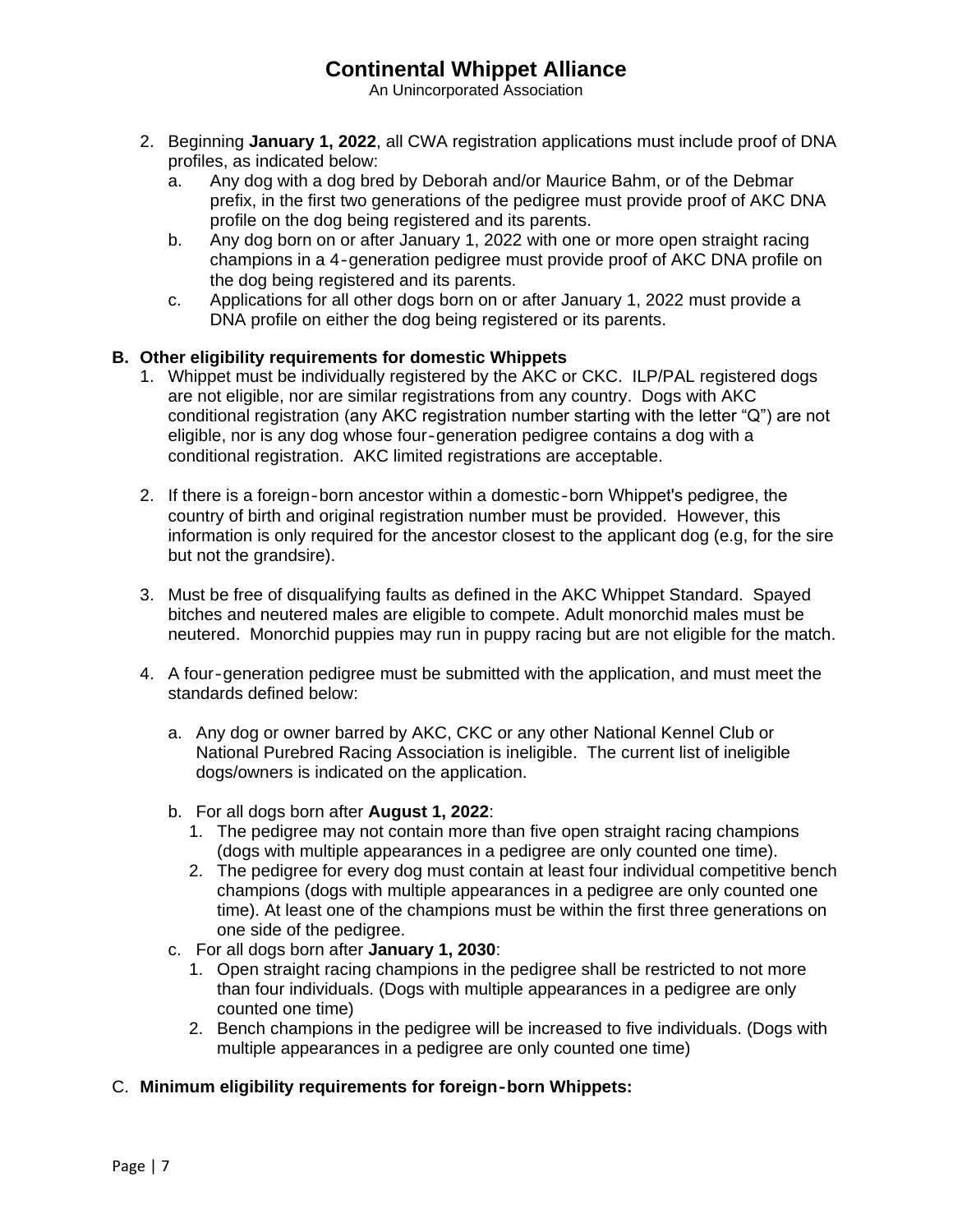An Unincorporated Association

1. Foreign‐born Whippets must be registered in their country of birth and also with the AKC and/or CKC. The CWA Registration application must include four generations of certified pedigree including complete registration numbers (either a certified four‐generation pedigree, or certified pedigrees equal to four generations, i.e., certified three‐ generation pedigree PLUS certified pedigrees of parents), along with a complete description of all conformation and/or racing titles on the ancestors in the pedigree.

The submitted four generation pedigrees of all foreign born whippets must adhere to the standards listed above for domestic-born Whippets, both the DNA profile requirement section, and also the section detailing exclusion of dogs from banned owners/kennels, and numbers of open straight racing champions/bench champions.

- 2. Whippets from the countries listed below must also adhere to the additional requirements indicated in their sections:
	- a. BELGIUM:

Must have a LOSH registration designation. Any other registration designation is not accepted. No dog with the RISH registration may appear in the four generations.

b. FRANCE:

No dog with the designation TI on its registration number may appear in the four generations.

c. GERMANY:

A three‐generation certified VDH (German Kennel Club) pedigree for the submitted dog AND a three‐generation certified VDH pedigree for each parent (to equal four certified generations) is required.

If one or more parents are not German registered, then the requirements already defined apply to a 3‐generation pedigree of the parents of the applicant dog (i.e., no RISH, TI, or equivalent dogs appearing in their three‐generation pedigrees).

- d. UNITED KINGDOM A Whippet either imported from the United Kingdom or with a U.K. imported sire or dam must meet at least one of the following criteria:
	- 1. Whippet must have a show champion within 3 generations on one side and 4 generations on the other; AND/OR
	- 2. Whippet must have a passport from the official pedigree racing association or be eligible for a passport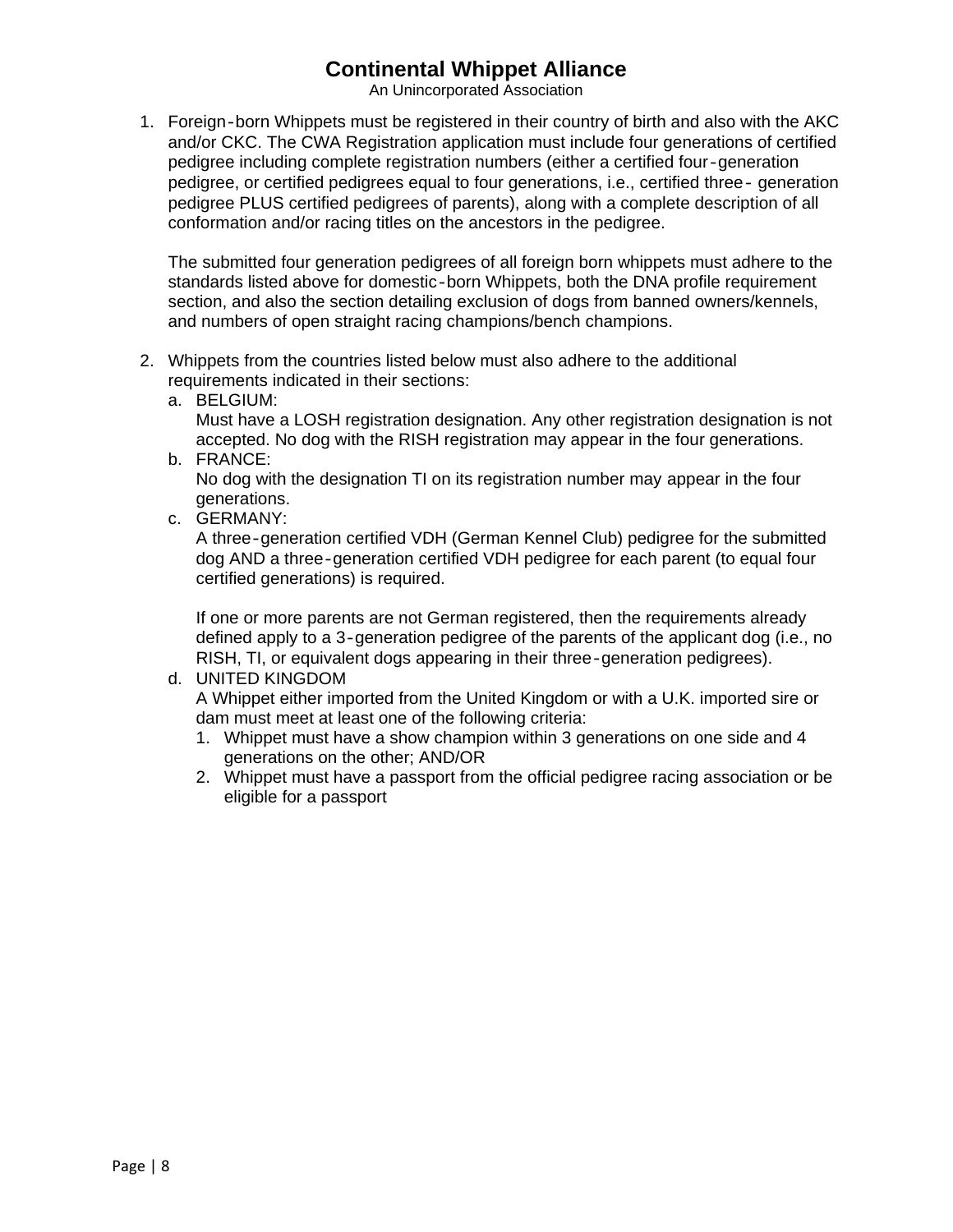An Unincorporated Association

e. OTHER COUNTRIES:

CWA Registration applications for foreign born dogs from countries other than those noted above must provide:

- 1. A certified official four generations of pedigree listing registration numbers.
- 2. A complete description of what the various numbers and designations mean for the dogs in the pedigree.

#### **SECTION 2 - Other Committees**

The President or Board of Directors may appoint standing committees or special committees to advance the work of the CWA in such matters as rules, protests, communications, trophies, conformation competition judge selection, equipment standardization, etc. Actions by committees shall be subject to final approval by the Board of Directors.

#### **SECTION 3**

Any committee appointed may be terminated by a majority vote of the Board of Directors, upon written notice to the appointee; and the Board may appoint successors to those persons whose services have been terminated.

## **ARTICLE V: Discipline**

#### **SECTION 1 - Charges**

Any Affiliated Club/Group or individual participant may prefer charges against another Affiliated Club/Group or individual participant for alleged misconduct prejudicial to the best interests of the CWA or the breed. Written charges along with a \$25.00 deposit (which shall be forfeited if charges are not sustained by the Board) must be filed with the President, who will forward them to the Board of Directors for resolution. If a majority of the Board considers the charges, if proven, to be prejudicial to the best interests of the CWA it shall fix a date of a hearing of the accused individual participant and/or the Affiliated Club/Group not less than three weeks nor more than eight weeks thereafter. The Secretary shall promptly send a copy of the charges to the accused by registered mail together with a notice of the hearing and an assurance that the defendant may personally appear in his/her own defense and bring witnesses if he/she wishes.

#### **SECTION 2 - Hearing**

The individual participant and/or Affiliated Club/Group shall be entitled to participate in the hearing. The hearing shall be informal and the rules of evidence and rules of judicial procedure need not be observed. The President shall preside over the hearing who will:

- 1. read the charges against the accused;
- 2. require that the charges be verified by the testimony of the accuser and appropriate witnesses;
- 3. allow for cross examination by the individual participant and/or Affiliated Club/Group member;
- 4. allow the accused to make a statement on his/her behalf and call witnesses if necessary;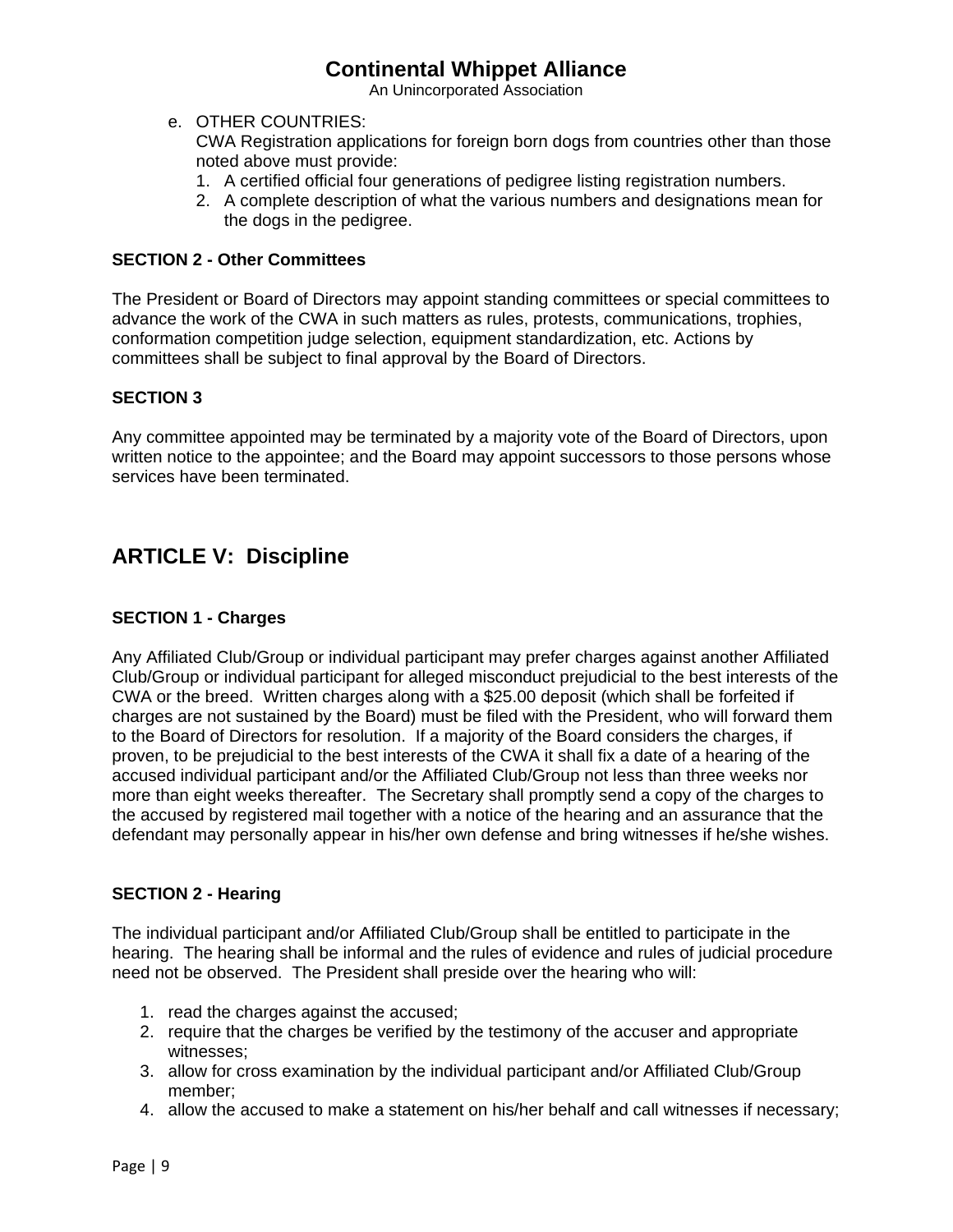An Unincorporated Association

- 5. allow witnesses to be questioned; and
- 6. rule on the admission and exclusion of evidence and on questions of hearing procedure.

Following the hearing, the Board of Directors shall vote on whether to impose discipline or dismiss the matter. The vote imposing discipline or dismissing the matter shall be final.

#### **SECTION 3 - Suspensions and Expulsion**

Depending on the severity of the offense, the Board of Directors has complete authority to suspend or expel Affiliated Clubs/Groups or individuals competing in the CWA program. Suspension or expulsion requires approval by a 2/3 majority of the Board of Directors.

In the event that a suspended/expelled person is found to be avoiding the consequences of the punishment with the assistance of a person in good graces with CWA, the assisting person will be subject to the same penalty as the original suspended/expelled person. Any such complaint must be filed according to the procedure described in Section 1 of this rule.

## **ARTICLE VI: Amendments**

#### **SECTION 1**

Amendments to the Constitution and By-Laws may be proposed by the President, Board of Directors or any Affiliated Club/Group.

#### **SECTION 2**

The Constitution and By‐Laws may be amended by a 2/3 majority vote of the Board of Directors. Said vote will be conducted by written ballot by the Secretary.

## **ARTICLE VII: Dissolution**

#### **SECTION 1**

The CWA may be dissolved at any time by the written consent of 2/3 of the Board of Directors. In the event of the dissolution of the CWA other than for purposes of reorganization whether voluntary or involuntary or by operation of law, none of the property of the CWA nor any proceeds thereof nor any assets of the CWA shall be distributed to any members; but after payment of any debts, its property and assets shall be distributed to a nonprofit tax‐exempt fund, foundation, corporation or charitable organization which is organized and operated exclusively for education or recreational purposes relating to the Whippet. Said distribution of property and assets shall be by majority vote of the Board of Directors.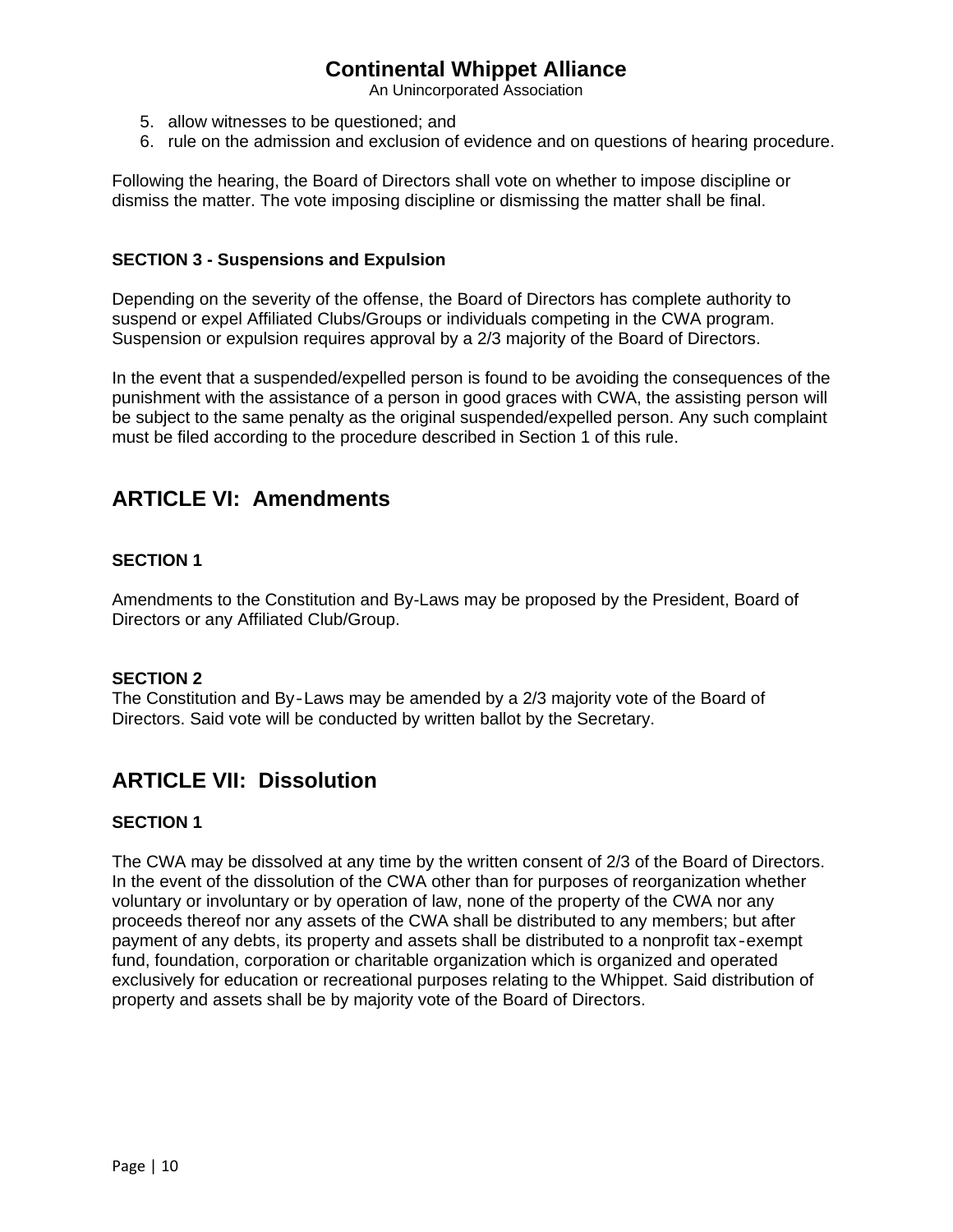An Unincorporated Association

## **ARTICLE VIII: Revenue**

#### **SECTION 1 - Membership Dues**

Annual club membership dues will be assessed in accordance with By‐Laws Article I, Sections 2 and 3.

#### **SECTION 2 - Registration Fees**

Participants must pay a fee of \$3.00 per Whippet, payable to the CWA. Said fee must accompany the CWA Registration Form sent to the Registrar. Fee is refunded if registration is denied.

#### **SECTION 3 - Per Capita Fee**

Affiliated Clubs/Groups must include a \$1.00 per Whippet fee with official race and conformation results sent to the Registrar.

#### **SECTION 4 - Annual Accounting**

Each year the CWA Treasurer will issue a report of all moneys received and disbursed. Said report will give a specific breakdown of membership dues, registration fees and per capita fees.

#### **SECTION 5 - Publications**

The CWA newsletter, Line & Lure, is sent free of charge to the CWA Board of Directors and is available to individuals on a subscription basis.

#### **SECTION 6 - Returned Checks**

There will be a fee charged on all checks returned to the Treasurer; fee to be based on bank charge and handling fee at the time of the transaction.